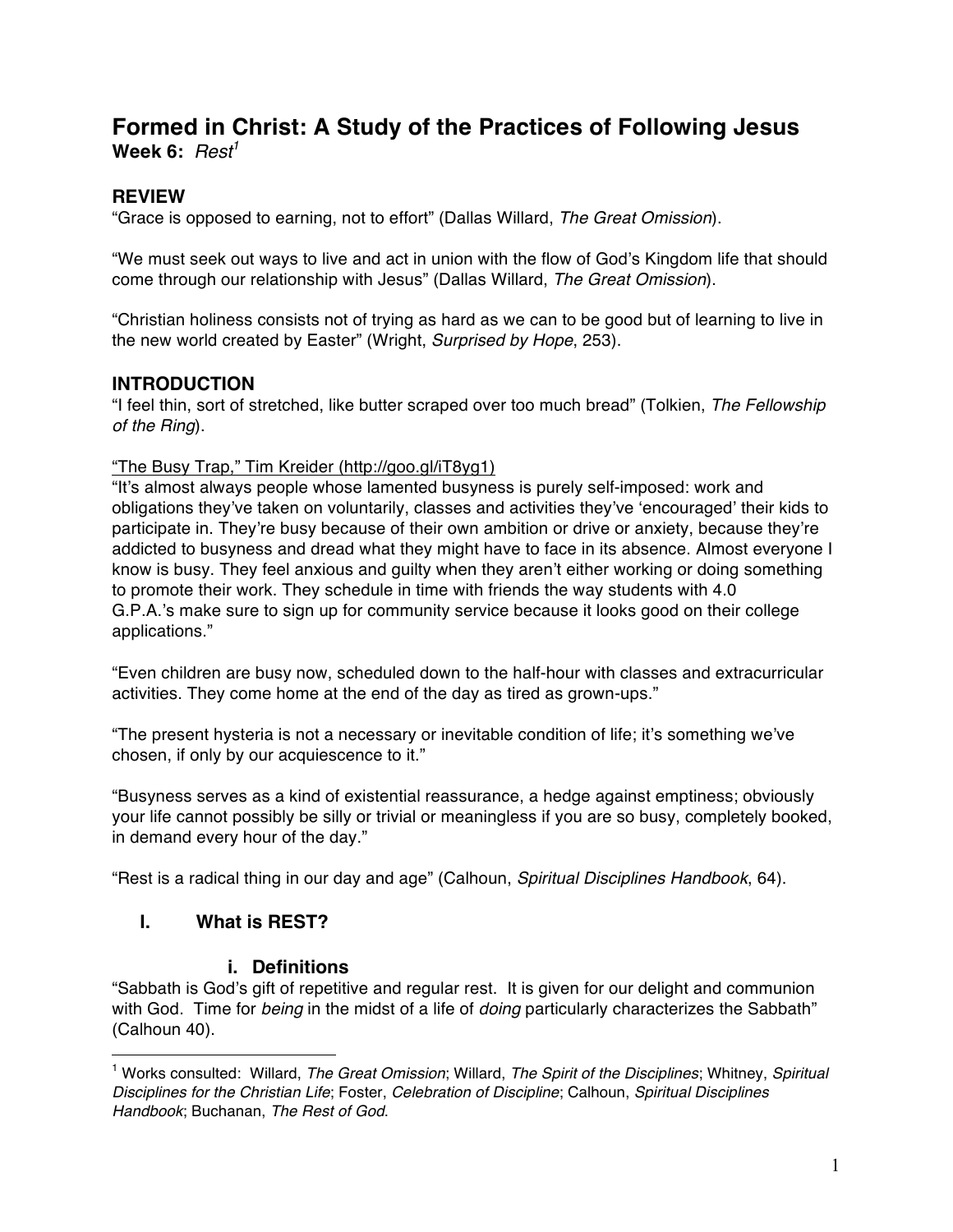"Sabbath is both a day and an attitude to nurture such stillness. It is both time on a calendar and a disposition of the heart. It is a day we enter, but just as much a way we see. Sabbath imparts the rest of God—actual physical, mental, spiritual rest, but also the *rest* of God—the things of God's nature and presence we miss in our busyness" (Buchanan, *The Rest of God*, 3).

"…Without practices—without *gestures with which to honor* fresh ways of perceiving—any change of mind will be superficial, artificial, short-lived…Good practices are both catalysts and incubators for new thoughts, they initiate them, and they nurture them. But they do even more: *they make real our change of mind*" (Buchanan 6-7).

#### **ii. Biblical Passages**

*"2:1 Thus the heavens and the earth were finished, and all the host of them. 2 And on the seventh day God finished his work that he had done, and he rested on the seventh day from all his work that he had done. 3 So God blessed the seventh day and made it holy, because on it God rested from all his work that he had done in creation." (Gen 2:1-3)*

*"8 "Remember the Sabbath day, to keep it holy. 9 Six days you shall labor, and do all your work, 10 but the seventh day is a Sabbath to the Lord your God. On it you shall not do any work, you, or your son, or your daughter, your male servant, or your female servant, or your livestock, or the sojourner who is within your gates. 11 For in six days the Lord made heaven and earth, the sea, and all that is in them, and rested on the seventh day. Therefore the Lord blessed the Sabbath day and made it holy." (Exod 20:8-11)*

#### Heidelberg Catechism #103

#### **Question 103: What is God's will for us in the fourth commandment?**

**Answer:** First, that the gospel ministry and education for it be maintained, and that, especially on the festive day of rest, I regularly attend the assembly of God's people to learn what God's Word teaches, to participate in the sacraments, to pray to God publicly, and to bring Christian offerings for the poor. Second, that every day of my life I rest from my evil ways, let the Lord work in me through the Spirit, and so begin in this life the eternal Sabbath.

#### Psalms

*"6 There are many who say, "Who will show us some good? Lift up the light of your face upon us, O Lord!" 7 You have put more joy in my heart than they have when their grain and wine abound. 8 In peace I will both lie down and sleep; for you alone, O Lord, make me dwell in safety." (Ps 4:6-8)*

*"10 Be still, and know that I am God. I will be exalted among the nations, I will be exalted in the earth!" (Ps 46:10)*

*"62:1 For God alone my soul waits in silence; from him comes my salvation. 2 He alone is my rock and my salvation, my fortress; I shall not be greatly shaken." (Ps 62:1-2)*

*"12 So teach us to number our days that we may get a heart of wisdom." (Ps 90:12)*

*"7 Return, O my soul, to your rest; for the Lord has dealt bountifully with you." (Ps 116:7)*

*"127:1 Unless the Lord builds the house, those who build it labor in vain.Unless the Lord watches over the city, the watchman stays awake in vain. 2 It is in vain that you rise up early and go late to rest,eating the bread of anxious toil; for he gives to his beloved sleep." (Ps 127:1-2)*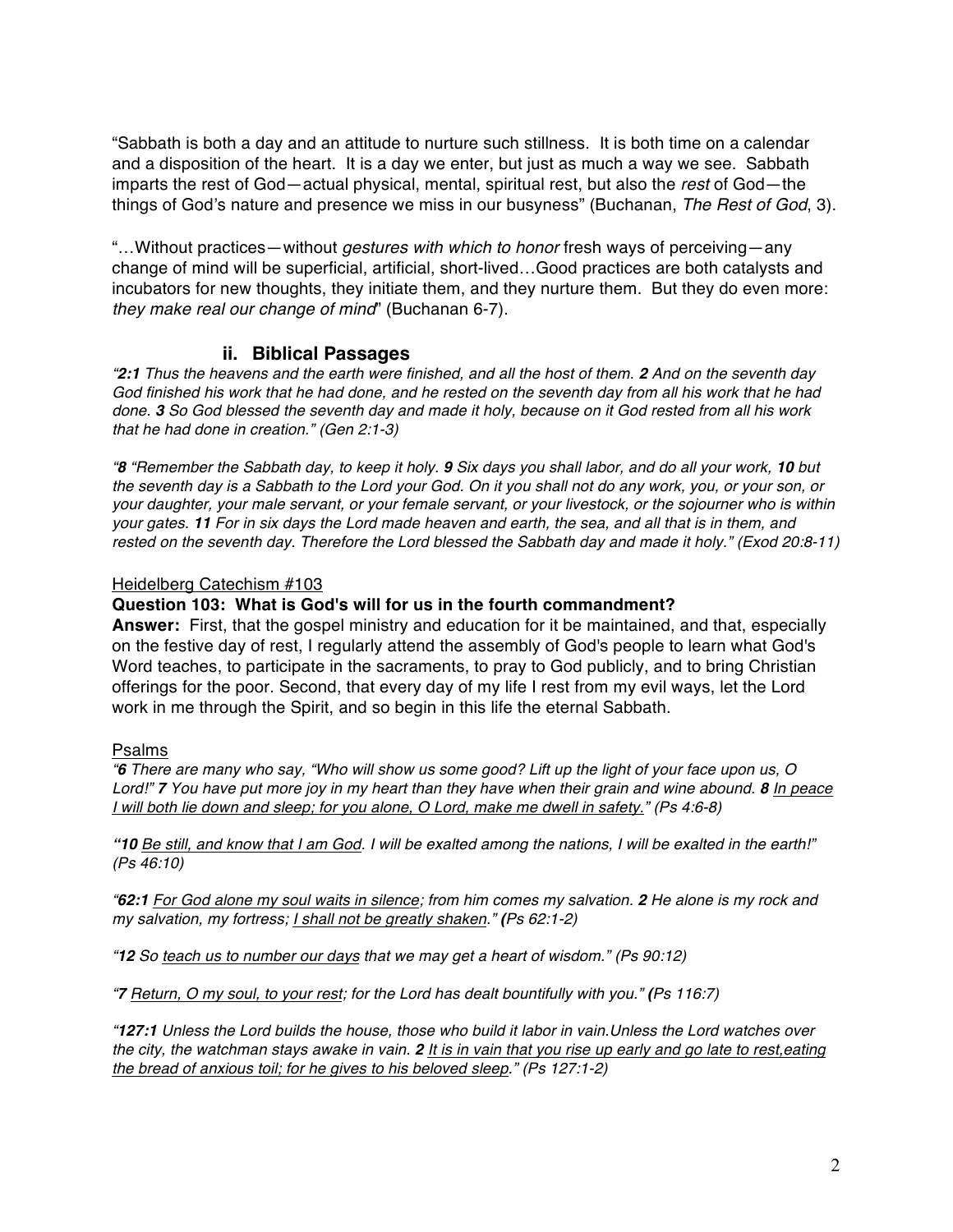*"2 But I have calmed and quieted my soul, like a weaned child with its mother; like a weaned child is my soul within me." (Ps 131:2)*

#### **Gospels**

*"25 At that time Jesus declared, 'I thank you, Father, Lord of heaven and earth, that you have hidden these things from the wise and understanding and revealed them to little children; 26 yes, Father, for such was your gracious will. 27 All things have been handed over to me by my Father, and no one knows the Son except the Father, and no one knows the Father except the Son and anyone to whom the Son chooses to reveal him. 28 Come to me, all who labor and are heavy laden, and I will give you rest. 29 Take my yoke upon you, and learn from me, for I am gentle and lowly in heart, and you will find rest for your souls. 30 For my yoke is easy, and my burden is light.'" (Matt 11:25-30)*

*'38 Now as they went on their way, Jesus entered a village. And a woman named Martha welcomed him into her house. 39 And she had a sister called Mary, who sat at the Lord's feet and listened to his teaching. 40 But Martha was distracted with much serving. And she went up to him and said, "Lord, do you not care that my sister has left me to serve alone? Tell her then to help me." 41 But the Lord answered her, "Martha, Martha, you are anxious and troubled about many things, 42 but one thing is necessary. Mary has chosen the good portion, which will not be taken away from her."' (Luke 10:38-42)*

## **II. What are the challenges and difficulties of REST?**

"In a culture where busyness is a fetish and stillness is laziness, rest is sloth" (Buchanan 3).

"It is the easiest thing in the world to work all the time, compared to the incredible difficulty of spending one hour or one day of rest in a proper way" (Eugene Rosenstock-Huessy, *Out of Revolution*, 14).

"Busyness kills the heart…*Busyness makes us stop caring about the things we care about.* And not only that. Busyness also robs us of knowing God the way we might" (Buchanan 48).

*"18 And others are the ones sown among thorns. They are those who hear the word, 19 but the cares of the world and the deceitfulness of riches and the desires for other things enter in and choke the word, and it proves unfruitful." (Mark 4:18-19)*

"For most of us, it isn't heresy or rank apostasy that will derail our profession of faith. It's all the worries of life. You've got car repairs. Then your water heater goes out. The kids need to see a doctor. You haven't done your taxes yet. Your checkbook isn't balanced. You're behind on thank you notes. You promised your mother you'd come over and fix a faucet. You're behind on wedding planning. Your boards are coming up. You have more applications to send out. Your dissertation is due. Your refrigerator is empty. Your lawn needs mowing. Your curtains don't look right. Your washing machine keeps rattling. This is life for most of us, and it's choking out spiritual life…As much as we must pray against the Devil and pray for the persecuted church, in Jesus's thinking the greater threat to the gospel is sheer exhaustion. Busyness kills more Christians than bullets" (DeYoung, *Crazy Busy*)

## **III. Why should we practice REST?**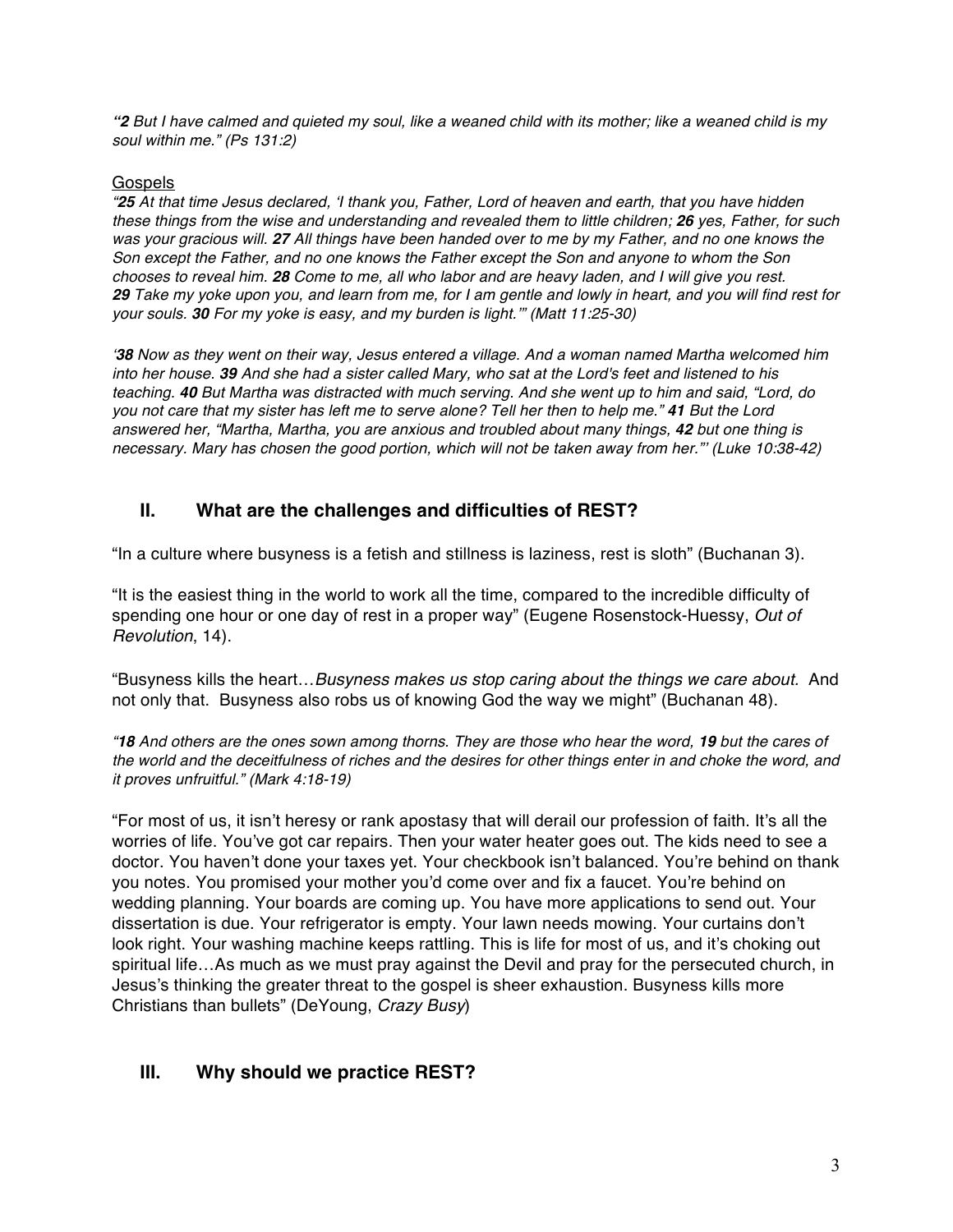## **a. The practice of rest enables us to image our God.**

"God created us in his image. He is a God who works and then rests. When we rest we honor the way God made us" (Calhoun 64).

## **b. The practice of rest breaks the pattern and addiction to busyness, rush, and hurry.**

## **c. The practice of rest exposes our hearts, idols and false selves.**

"The presence of extreme busyness in our lives may point to deeper problems— a pervasive people-pleasing, a restless ambition, a malaise of meaninglessness" (DeYoung, *Crazy Busy*).

## **d. The practice of rest enables us to acknowledge our human limits and live within them.**

"Sabbath is God's way of saying, 'Stop. Notice your limits. Don't burn out.' It is a day he gives us to remember who and what work is for as well as what matters most. Sunday generously hands us hours to look into the eyes of those we love. We have time for loving and being loved. Rhythmically, the Sabbath reminds us that we belong to the worldwide family of God. We are citizens of another kingdom—a kingdom not ruled by the clock and the tyranny of the urgent. God's Sabbath reality calls us to trust that the Creator can manage all that concerns us in this world as we settle into his rest" (Calhoun 42).

## **e. The practice of rest enables us to delight in God, family, seasons, meals and all good gifts of creation.**

"This is the essence of a Sabbath heart: paying attention. It is being fully present, wholly awake, in each moment" (Buchanan 50).

## **f. The practice of rest is an embodied act of entrusting yourself to God.**

"Rest can be a spiritual act—a truly human act of submission to and dependence on God who watches over all things as we rest" (Calhoun 64).

"If God works all things together for good for those who love him and are called to his purposes, you can relax. If he doesn't, start worrying. If God can take any mess, any mishap, any wastage, any wreckage, any anything, and choreograph beauty and meaning from it, then you can take a day off. If he can't, get busy. Either God's always at work, watching the city, building the house, or you need to try harder. Either God is good and in control, or it all depends on you" (Buchanan 63).

## **g. The practice of rest creates space for restorative time with Jesus.**

**h. The practice of rest enables us to enjoy God's GOOD gift of work.**